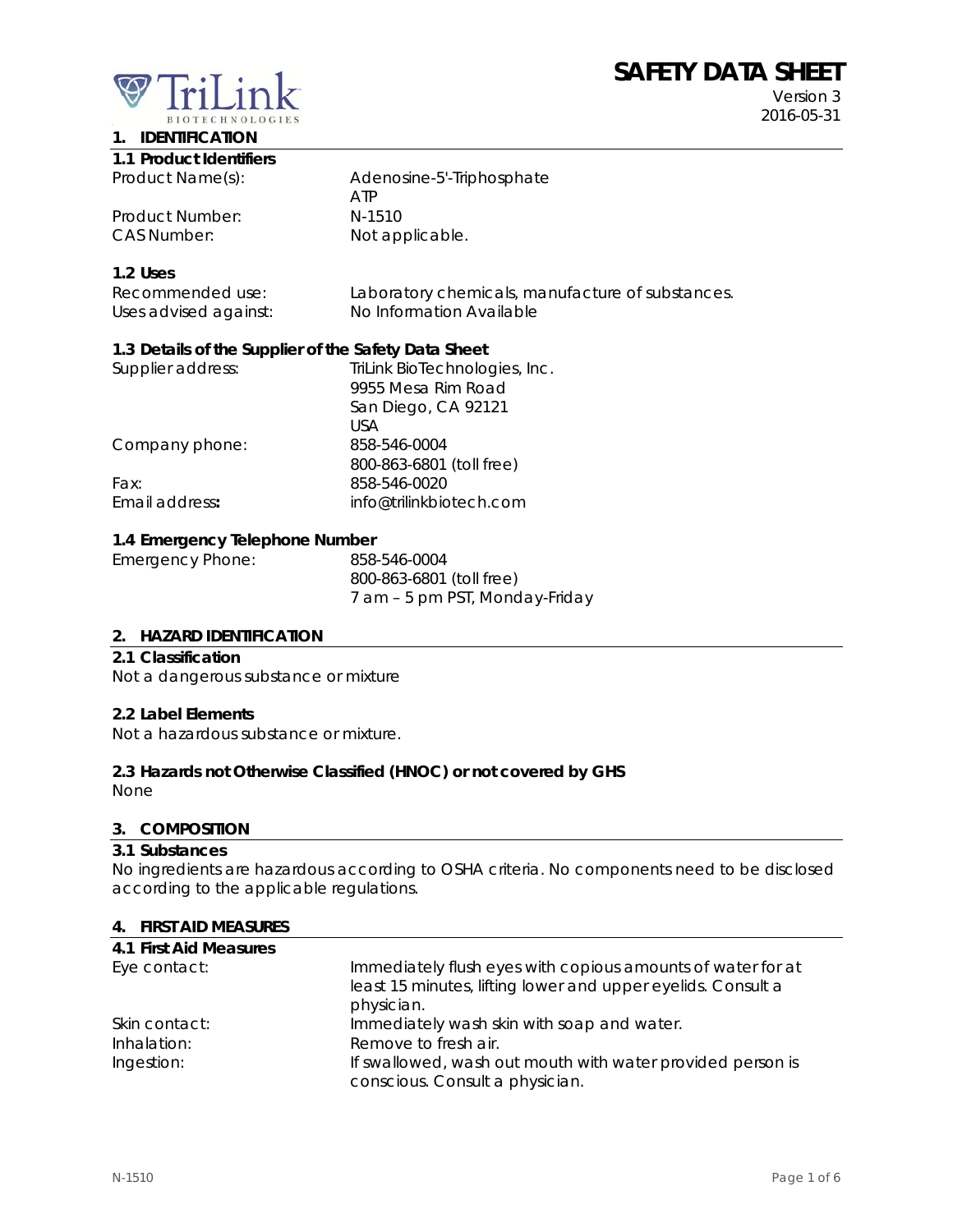# **4.2 Most Important Symptoms and Effects, both Acute and Delayed**

No information available.

# **4.3 Indication of any Immediate Medical Attention and Special Treatment Needed**

No information available.

### **5. FIRE-FIGHTING MEASURE**

| 5.1 Extinguishing Media |                                                                 |
|-------------------------|-----------------------------------------------------------------|
| Suitable Media:         | Use water spray, alcohol-resistant foam, dry chemical or carbon |
|                         | dioxide.                                                        |

### **5.2 Special Hazards Arising from Product**

No information available.

### **5.3 Advice for Firefighters**

As in any fire, wear self-contained breathing apparatus pressure-demand, MSHA/NIOSH (approved or equivalent) and full protective gear.

# **6. ACCIDENTAL RELEASE MEASURES**

**6.1 Personal Precautions, Protective Equipment and Emergency Procedures**  Ensure adequate ventilation. Avoid breathing vapors, mists or gas. See Section 8 for personal protection.

### **6.2 Environmental Precautions**

See Section 12 for additional ecological information.

# **6.3 Methods and Materials for Containment and Clean Up**

Prevent further leakage or spillage if safe to do so. Soak up with inert absorbent material. Pick up and transfer to properly labeled containers. This material and its container must be disposed of as hazardous waste.

# **7. HANDLING & STORAGE**

### **7.1 Precautions for Safe Handling**

Ensure adequate ventilation. Avoid breathing vapors, mists or gas. See Section 8 for personal protection.

### **7.2 Conditions for Safe Storage**

Keep/store only in original container. Storage Temperature: -20°C or below.

### **7.3 Incompatibilities**

None known based on information supplied.

### **8. EXPOSURE CONTROLS/PERSONAL PROTECTION**

### **8.1 Control Parameters**

This product, as supplied, does not contain any hazardous materials with occupational exposure limits established by the region specific regulatory bodies.

### **8.2 Appropriate Engineering Controls**

General industrial hygiene practices.

### **8.3 Individual Protection Measures**

Eye/Face Protection: Wear safety glasses with side shields (or goggles).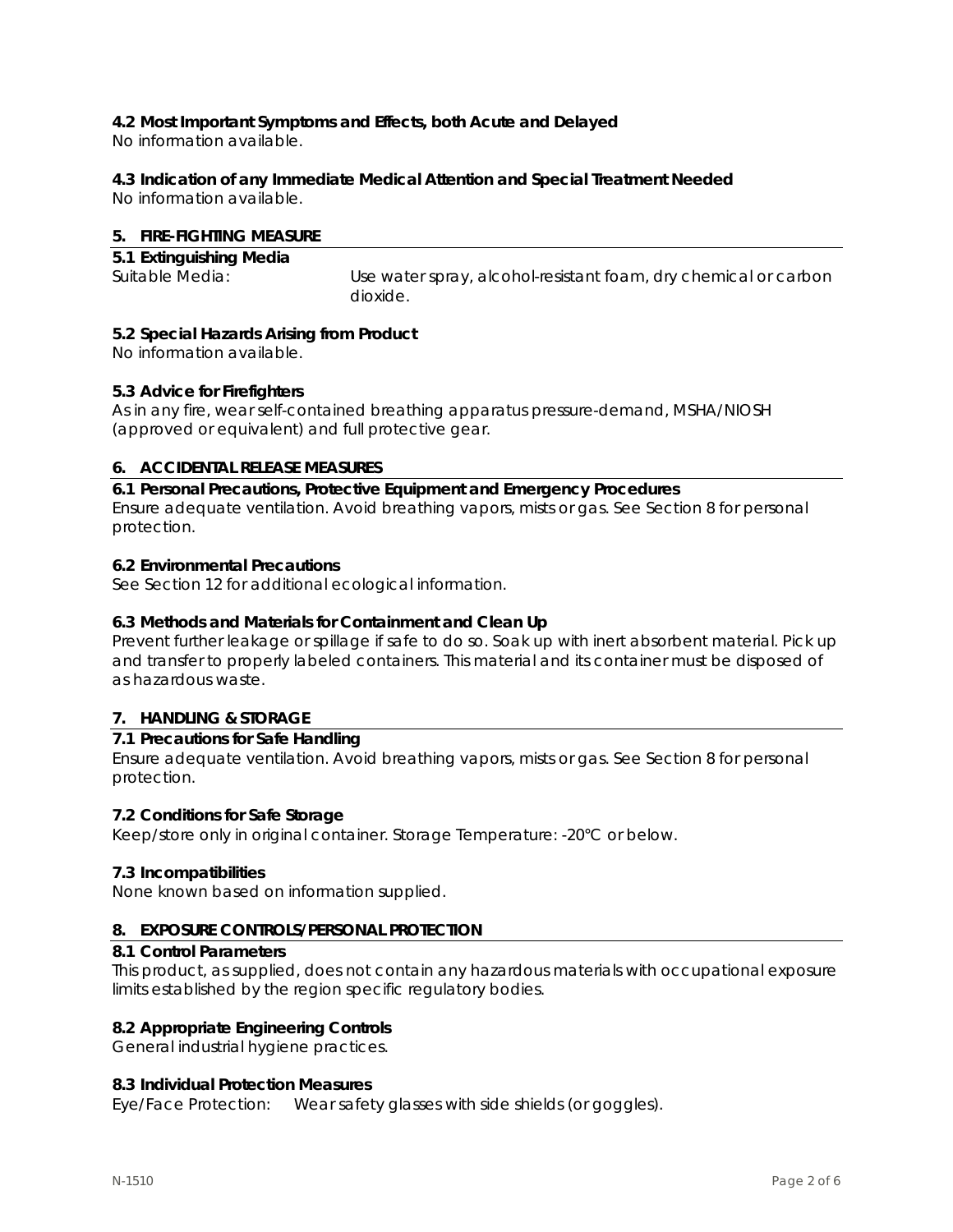| Skin/Body Protection: | Wear suitable protective clothing and gloves.                |
|-----------------------|--------------------------------------------------------------|
|                       | Respiratory Protection: Use in well ventilated areas.        |
| General:              | Handle in accordance with good industrial hygiene and safety |
|                       | practice.                                                    |

#### **9. PHYSICAL AND CHEMICAL PROPERTIES**

| 9.1 Information on Basic Physical and Chemical Properties |                                                       |
|-----------------------------------------------------------|-------------------------------------------------------|
| Physical state:                                           | Liquid                                                |
| Appearance:                                               | Colorless                                             |
| Odor:                                                     | Mild                                                  |
| pH:                                                       | Refer to trilinkbiotech.com for specific information. |
| Melting Point/Freezing Point:                             | No information available                              |
| <b>Boiling Point/Boiling Range:</b>                       | No information available                              |
| Flash Point:                                              | No information available                              |
| <b>Evaporation Rate:</b>                                  | No information available                              |
| Flammability (solid, gas):                                | No information available                              |
| Upper/Lower Flammability                                  | No information available                              |
| Limits:                                                   |                                                       |
| Vapor Pressure:                                           | No information available                              |
| Vapor Density:                                            | No information available                              |
| Relative Density:                                         | No information available                              |
| Specific Density:                                         | No information available                              |
| Water Solubility:                                         | No information available                              |
| Partition Coefficient:                                    | No information available                              |
| <b>Autoignition Temperature:</b>                          | No information available                              |
| Decomposition Temperature:                                | No information available                              |
| Viscosity:                                                | No information available                              |
| <b>Oxidizing Properties:</b>                              | No information available                              |
|                                                           |                                                       |

#### **10. STABILITY AND REACTIVITY**

# **10.1 Reactivity**

No information available.

# **10.2 Chemical stability**

Stable under normal conditions.

#### **10.3 Possibility of hazardous reactions**

Can react briskly with oxidizers, danger of explosion.

#### **10.4 Conditions to avoid**

Incompatible materials. Ignition sources. Heat.

#### **10.5 Incompatible materials**

Strong oxidizing agents.

#### **10.6 Hazardous decomposition products**

Thermal decomposition can lead to release of irritating and toxic gases and vapors. Carbon monoxide. Carbon dioxide (CO2).

#### **11. TOXICOLOGICAL INFORMATION**

#### **11.1 Information on likely routes of exposure**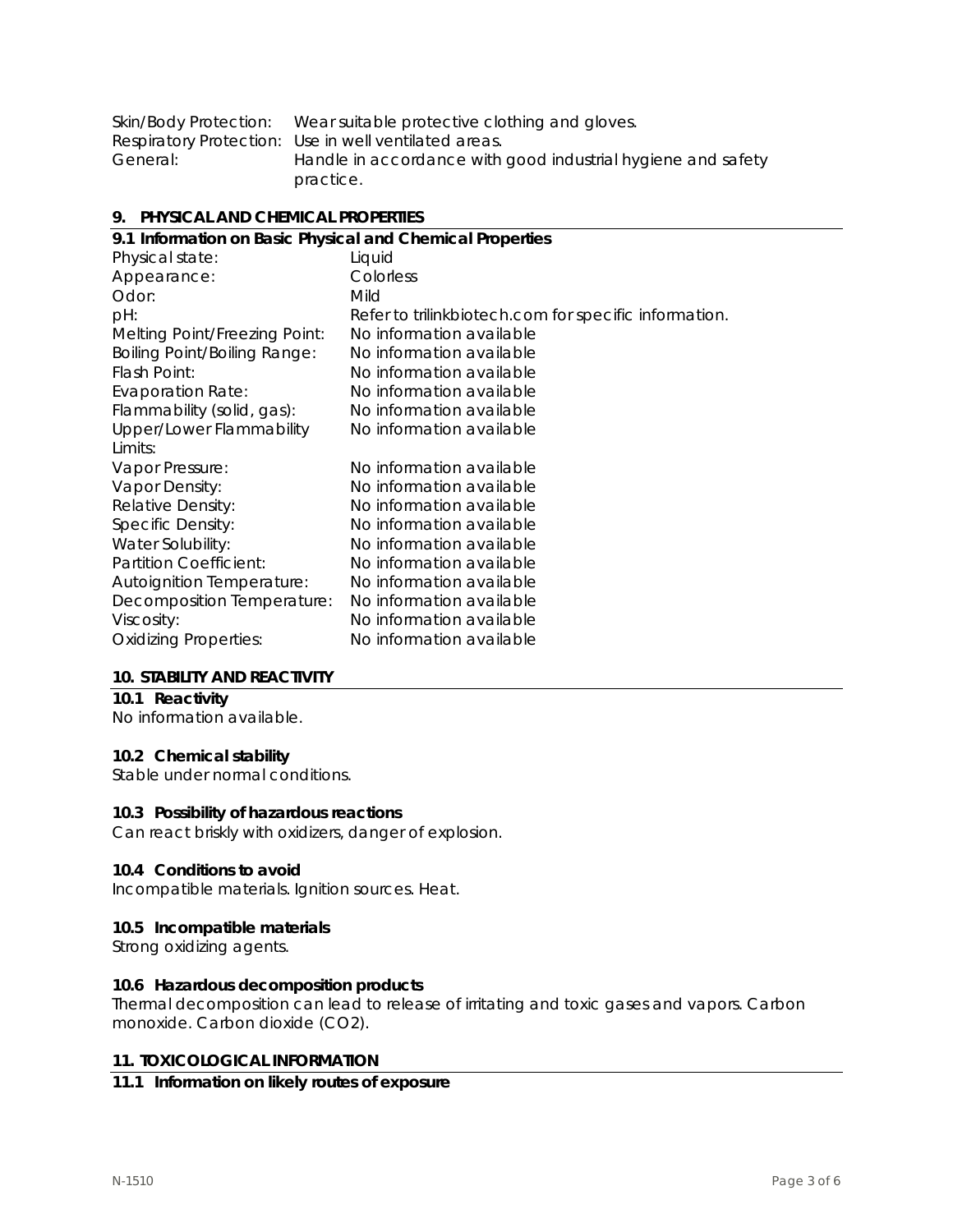| Inhalation   | Avoid breathing vapors or mists. May cause irritation of<br>respiratory tract.                                                                                                                                                 |
|--------------|--------------------------------------------------------------------------------------------------------------------------------------------------------------------------------------------------------------------------------|
| Eye contact  | Redness. May cause slight irritation.                                                                                                                                                                                          |
| Skin contact | Prolonged contact may cause redness and irritation. Repeated<br>exposure may cause skin dryness or cracking.                                                                                                                   |
| Ingestion    | May cause drowsiness or dizziness. Ingestion causes burns of the<br>upper digestive and respiratory tracts. Symptoms include burning<br>sensation, coughing, wheezing, shortness of breath, headache,<br>nausea, and vomiting. |

# **11.2 Information on toxicological effects**

Symptoms No information available.

#### **11.3 Delayed and immediate effects as well as chronic effects from short and long-term exposure**

| Skin corrosion/Irritation:                                  | Mild                                    |
|-------------------------------------------------------------|-----------------------------------------|
| Serious Eye Damage/Eye                                      | Mild                                    |
| Irritation:                                                 |                                         |
| Skin or Respiratory Sensitization: No information available |                                         |
| Germ Cell Mutagenicity:                                     | No information available                |
| Carcinogenicity:                                            | No information available                |
| Reproductive Toxicity:                                      | No information available                |
| Developmental Toxicity:                                     | No information available                |
| Teratogenicity:                                             | No information available                |
| STOT - Single Exposure:                                     | No information available                |
| STOT - Repeated Exposure:                                   | No information available                |
| Target Organs:                                              | Kidneys, eyes, skin, respiratory system |
| Chronic Toxicity:                                           | No information available                |
| Subchronic Toxicity:                                        | No information available                |
| Neurological Effects:                                       | No information available                |
| <b>Aspiration Hazard:</b>                                   | No information available                |
| Other Adverse Effects:                                      | No information available                |

#### **12. ECOLOGICAL INFORMATION**

# **12.1 Marine pollutant**

No information available

### **12.2 Ecotoxicity**

No information available

# **12.3 Persistence and degradability**

No information available

### **12.4 Bioaccumulation**

No information available

### **12.5 Mobility**

No information available

### **12.6 Other adverse effects**

Ozone Depletion Potential: No information available

Ozone: No information available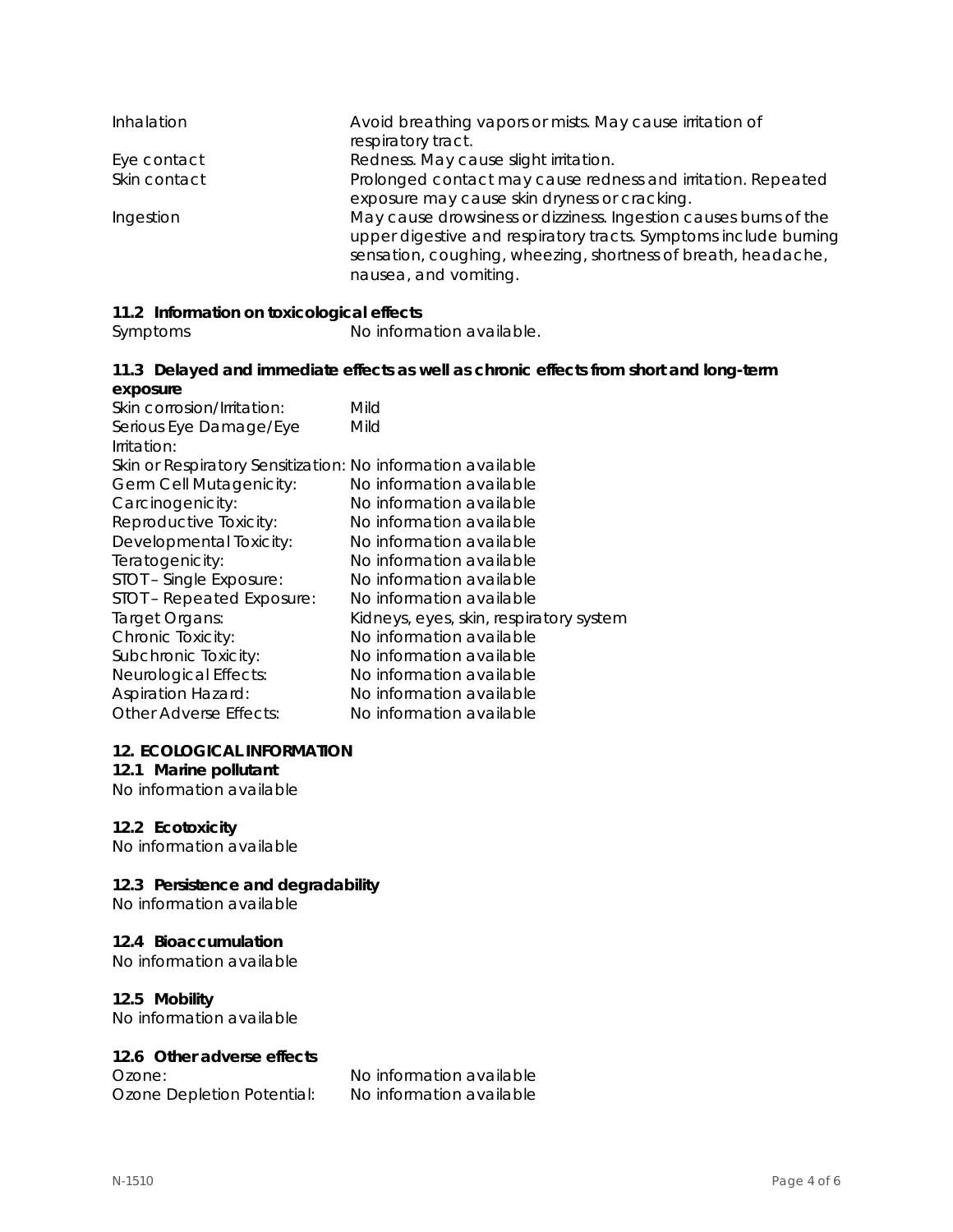# **13. DISPOSAL CONSIDERATIONS**

| IJ.<br><b>DISPOSAL CONSIDERATIONS</b>                   |                                                                                                                                                                                                                                                                                                                                                                                                                           |
|---------------------------------------------------------|---------------------------------------------------------------------------------------------------------------------------------------------------------------------------------------------------------------------------------------------------------------------------------------------------------------------------------------------------------------------------------------------------------------------------|
| 13.1 Waste treatment methods                            |                                                                                                                                                                                                                                                                                                                                                                                                                           |
| Relevant Information:                                   | Keep out of drains, sewers, ditches and waterways.                                                                                                                                                                                                                                                                                                                                                                        |
| <b>Disposal Method:</b>                                 | Use a licensed professional waste disposal service to dispose of<br>this product. Product may be dissolved in a combustible solvent<br>or absorbed onto a combustible material and burned by a<br>chemical incinerator.                                                                                                                                                                                                   |
| Contaminated Packaging:                                 | Dispose of as unused product.                                                                                                                                                                                                                                                                                                                                                                                             |
| 14.<br><b>TRANSPORT INFORMATION</b>                     |                                                                                                                                                                                                                                                                                                                                                                                                                           |
| Dot:                                                    | Not dangerous goods.                                                                                                                                                                                                                                                                                                                                                                                                      |
| 15.<br><b>REGULATORY INFORMATION</b>                    |                                                                                                                                                                                                                                                                                                                                                                                                                           |
| 15.1 US Federal Regulations                             |                                                                                                                                                                                                                                                                                                                                                                                                                           |
| Clean Water Act (CWA):                                  | This product does not contain any substances regulated as<br>pollutants pursuant to the Clean Water Act (40 CFR 122.21 and<br>40 CFR 122.42).                                                                                                                                                                                                                                                                             |
| CERCLA:                                                 | This material, as supplied, does not contain any substances<br>regulated as hazardous substances under the Comprehensive<br>Environmental Response Compensation and Liability Act<br>(CERCLA) (40 CFR 302) or the Superfund Amendments and<br>Reauthorization Act (SARA) (40 CFR 355). There may be specific<br>reporting requirements at the local, regional, or state level<br>pertaining to releases of this material. |
| 15.2 US State Regulations<br>California Proposition 65: | This product does not contain any Proposition 65 chemicals.                                                                                                                                                                                                                                                                                                                                                               |
| <b>OTHER INFORMATION</b><br>16.                         |                                                                                                                                                                                                                                                                                                                                                                                                                           |
|                                                         |                                                                                                                                                                                                                                                                                                                                                                                                                           |

| 16.1 HMIS Rating       |                  |
|------------------------|------------------|
| Health Hazard:         | $\left( \right)$ |
| Flammability:          | $\left( \right)$ |
| Physical Hazard:       | $\left( \right)$ |
| Chronic Health Hazard: | $\left( \right)$ |
|                        |                  |

### **16.2 NFPA Rating**

| Health Hazard:     |                  |
|--------------------|------------------|
| Fire Hazard:       | $\left( \right)$ |
| Reactivity Hazard: |                  |

#### **16.3 Preparation Information**

| Prepared By: | TriLink BioTechnologies, Inc.<br>858-546-0004 |
|--------------|-----------------------------------------------|
| Issue Date:  | 2016-05-31                                    |
| Version:     |                                               |

### **16.4 Further Information**

Copyright 2016 TriLink BioTechnologies, inc. License granted to make unlimited paper copies for internal use only. The above information is believed to be accurate, but not necessarily all inclusive, and thus should only be used as a guide in the handling and use of this material. The